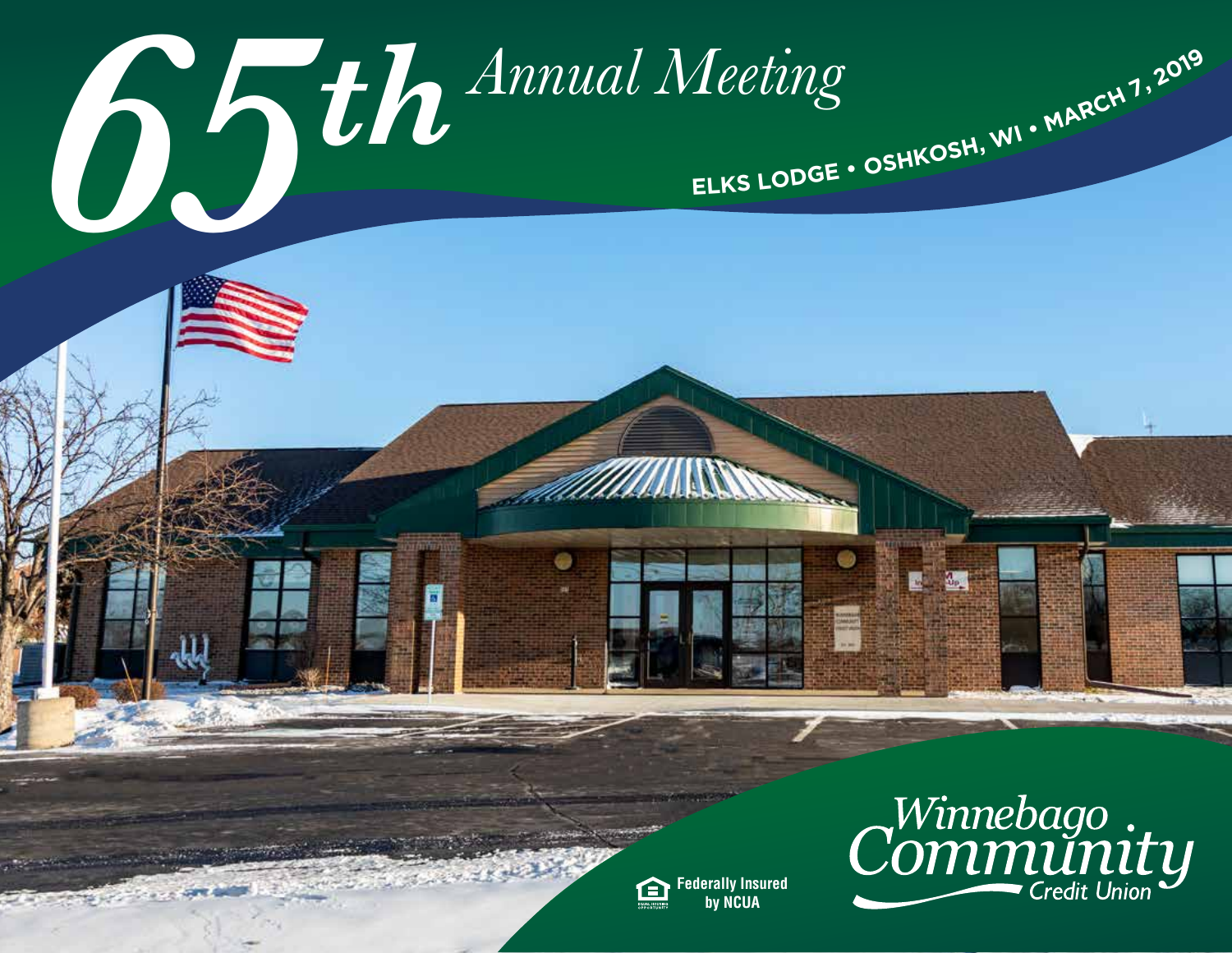## **CREDIT UNION MISSION AND PROMISE TO MEMBERS**

## Mission: *Helping Make Your Dreams Come True*

Promise: **We will...** . Make your Experience Simple and Enjoyable

- Take Ownership of your Request
- Identify your Needs and provide Solutions for your Success
- Protect your Financial Integrity
- Treat you with Respect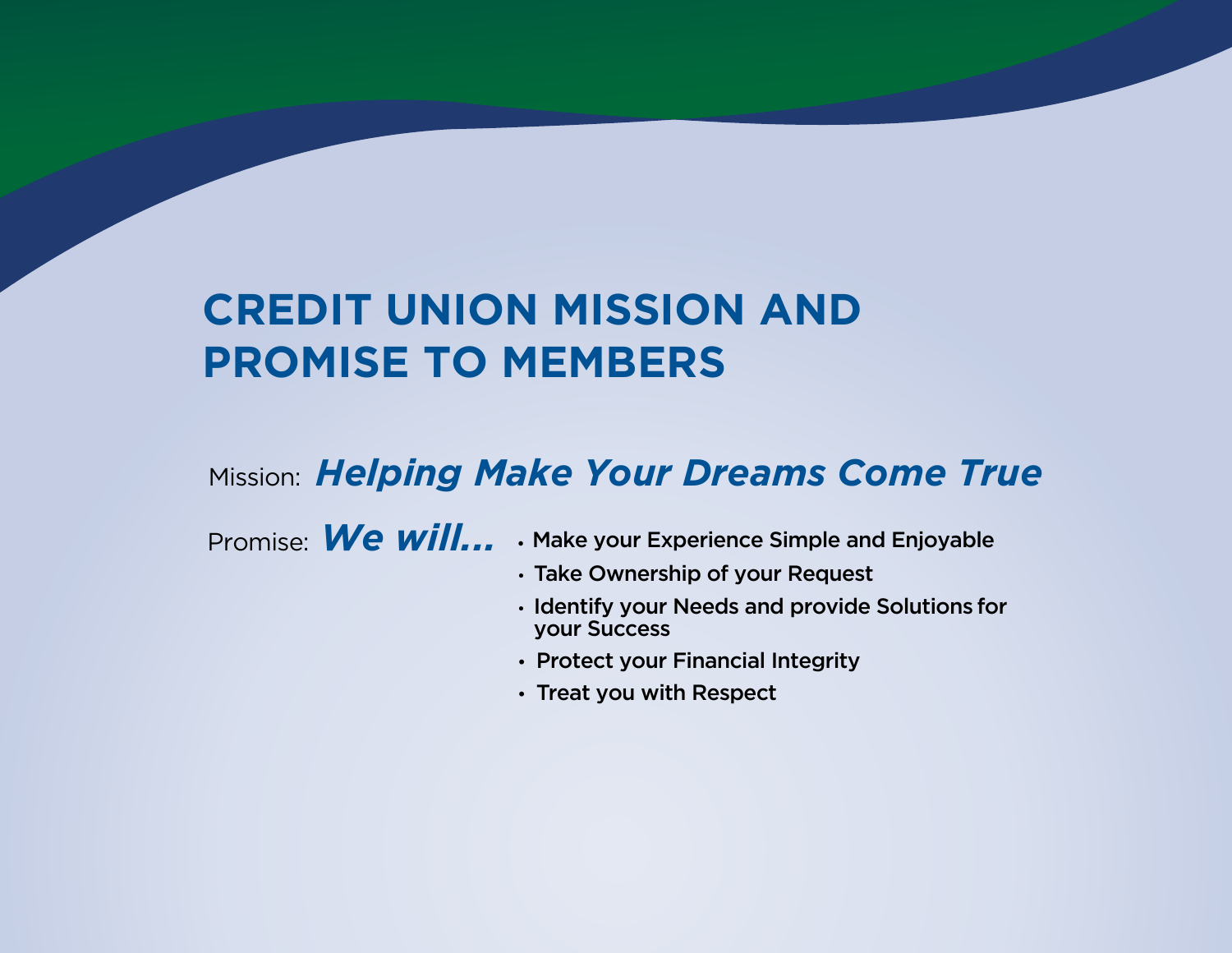## *Board of Directors*



**CHAIRMAN** *Thomas Geske*

Park View Health Center



**VICE CHAIRMAN** *Karen Koelbl* Alta Resources



**SECRETARY** *Kimberly Schug* Park View

Health Center



**TREASURER** *Ralph Nielsen* Retired



**DIRECTOR** *John Sheehan* Summit House

The Winnebago Community Board of Directors consists of five volunteer members, each elected to a three-year term.

The primary responsibility of the Board of Directors is to work with the Winnebago Community President to strengthen and advance the credit union.

#### **BOARD OF DIRECTORS on the Ballot for Election:**

Karen Koelbl Ralph Nielsen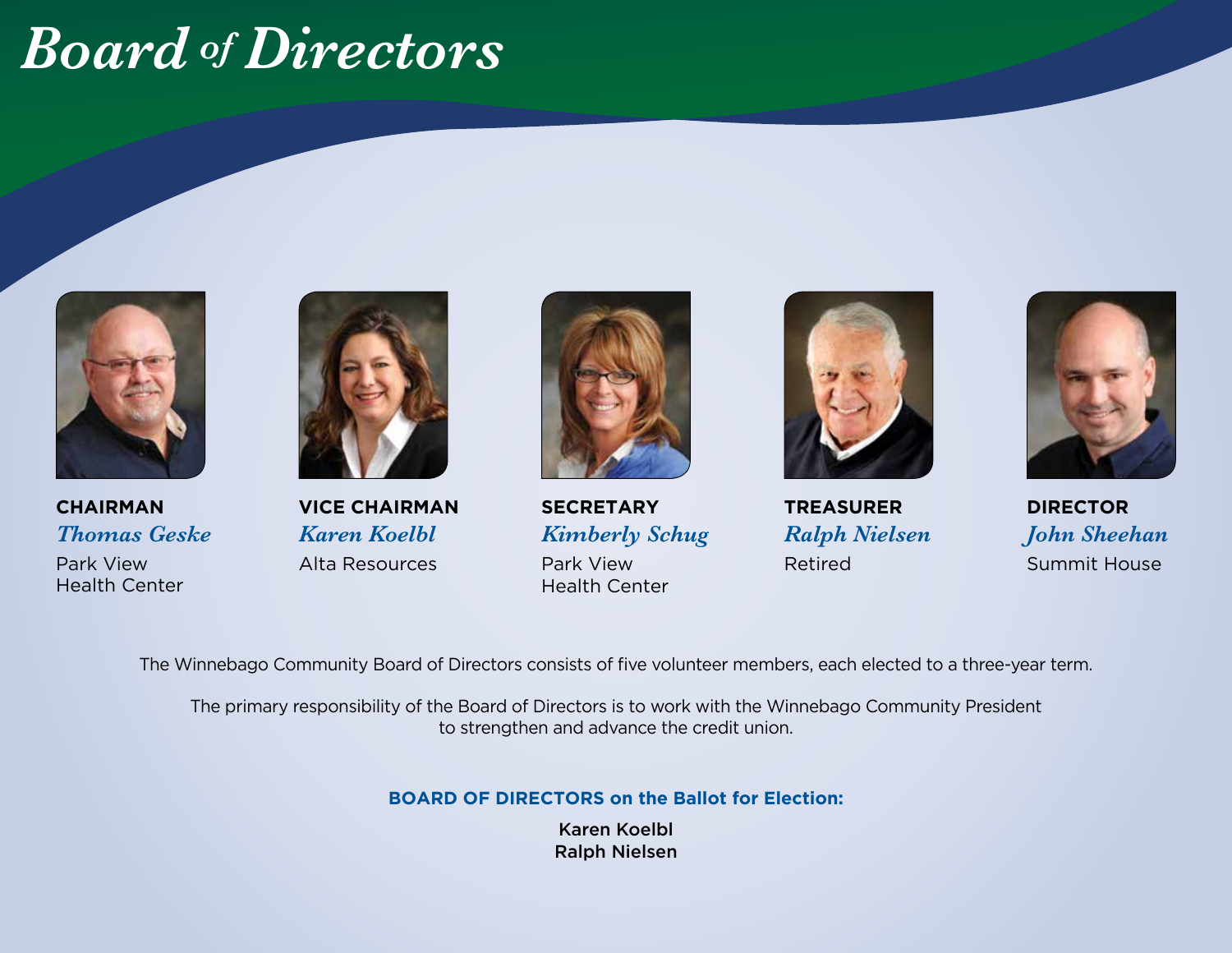## *Board of Directors Nominations*



#### **Karen Koelbl**

*"I have just completed my sixth term as a Director with the Credit Union serving as Vice Chairman. I am pleased to be part of the Director team that contributes towards the continuous growth, integrity and innovative ideas to provide support and services to the WCCU members. Prior to serving as a director, I had the opportunity to serve on the credit committee for three years. I am currently a Program Manager at Alta Resources with experience as a Supervisor with a Managed Care Organization, prior to that a Director with Lutheran Social Services and with Winnebago County for 15.5 years at Park View Health Center as a Program Manager. I am married and have two sons. It has been a privilege being a member of the board since 2000 and I would like to thank you for your continued support in advance as I look forward to serving another term with our credit union."*



#### **Ralph R. Nielsen**

*"Retired guidance counselor from Oshkosh Public Schools. Married with four children and five step children. County board supervisor for 18 years. Six years as chairman. Former president of UW-Oshkosh alumni association. Former president of Oshkosh senior center board. Longtime member of credit union. My memory goes back to Jean Kolodzik who encouraged me to make two payments each month on my loan to reduce the total interest paid. That impressed me."*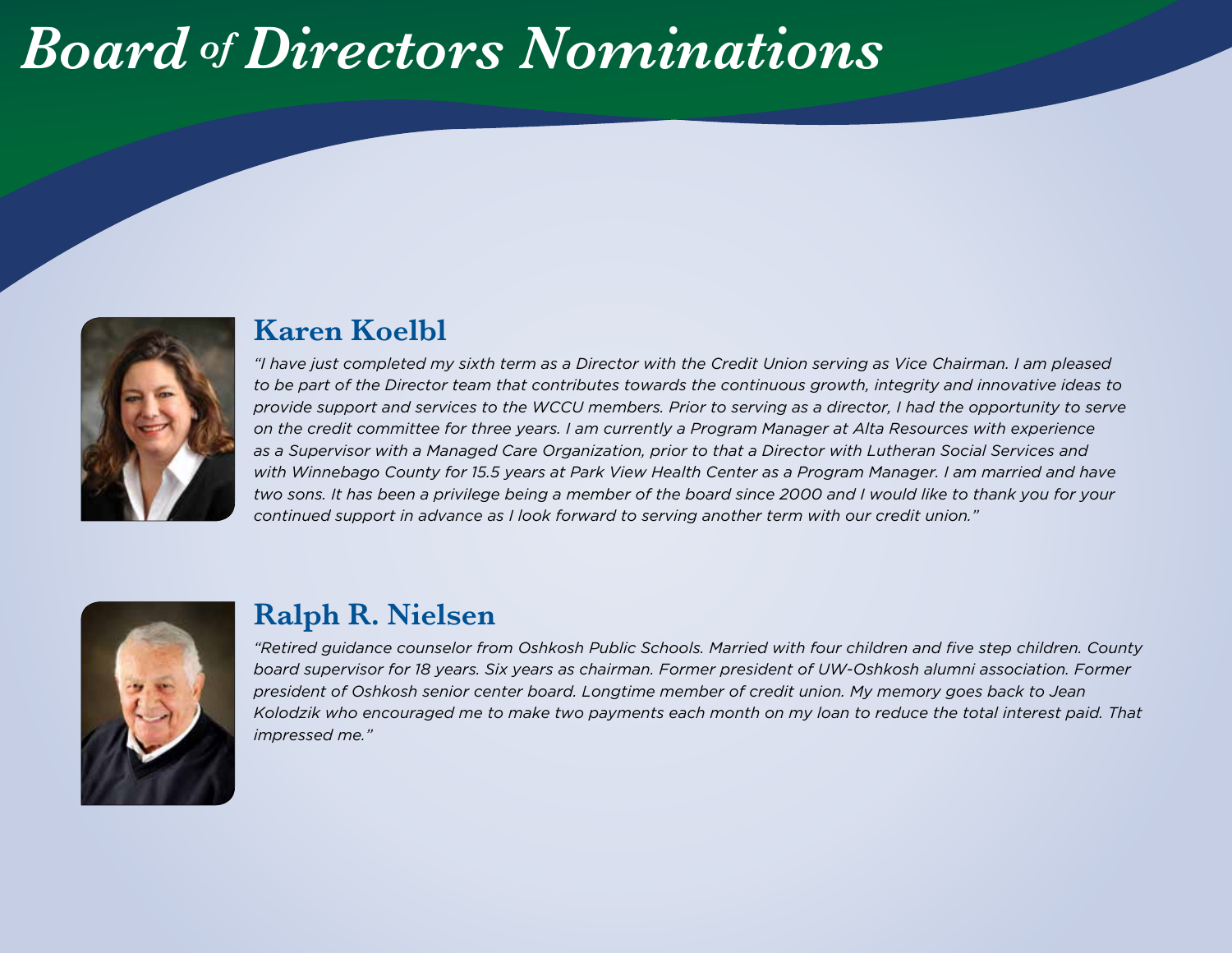# *WCCU Staff*

### **WINNEBAGO COMMUNITY CREDIT UNION STAFF LISTING 2019**

| Vice President - Operations/Accounting Debra Fernau |                       |
|-----------------------------------------------------|-----------------------|
|                                                     |                       |
|                                                     |                       |
|                                                     | Pommerening           |
|                                                     |                       |
|                                                     |                       |
| Assistant Branch Manager - Neenah  Tracey Gonia     |                       |
|                                                     |                       |
|                                                     | MaryAnn Huszar        |
|                                                     |                       |
|                                                     | <b>Daniel Ives</b>    |
|                                                     | <b>Marci Oliver</b>   |
|                                                     | <b>Nick Vogel</b>     |
|                                                     |                       |
|                                                     |                       |
|                                                     | <b>Rainboe Reeves</b> |
|                                                     | <b>Carrie Walter</b>  |

|                                                   | <b>Kelly Freiberg</b>         |
|---------------------------------------------------|-------------------------------|
| Call Center Manager/                              | Dana Watts                    |
|                                                   |                               |
| Call Center Representative <b>Jessica Kendall</b> |                               |
|                                                   | Judi Payton                   |
|                                                   |                               |
|                                                   | <b>Kate Collins</b>           |
|                                                   | <b>Sharon Docherty</b>        |
|                                                   | Rebecca Grebe                 |
|                                                   | <b>Muriel Kelley-Wiechman</b> |
|                                                   | Jessica Kendall               |
|                                                   | Tena Manteufel                |
|                                                   | Dawn Schrank                  |
|                                                   | <b>Justin Smith</b>           |
|                                                   | <b>Ron Roebke</b>             |

Loan Processor................................................Amy Karkula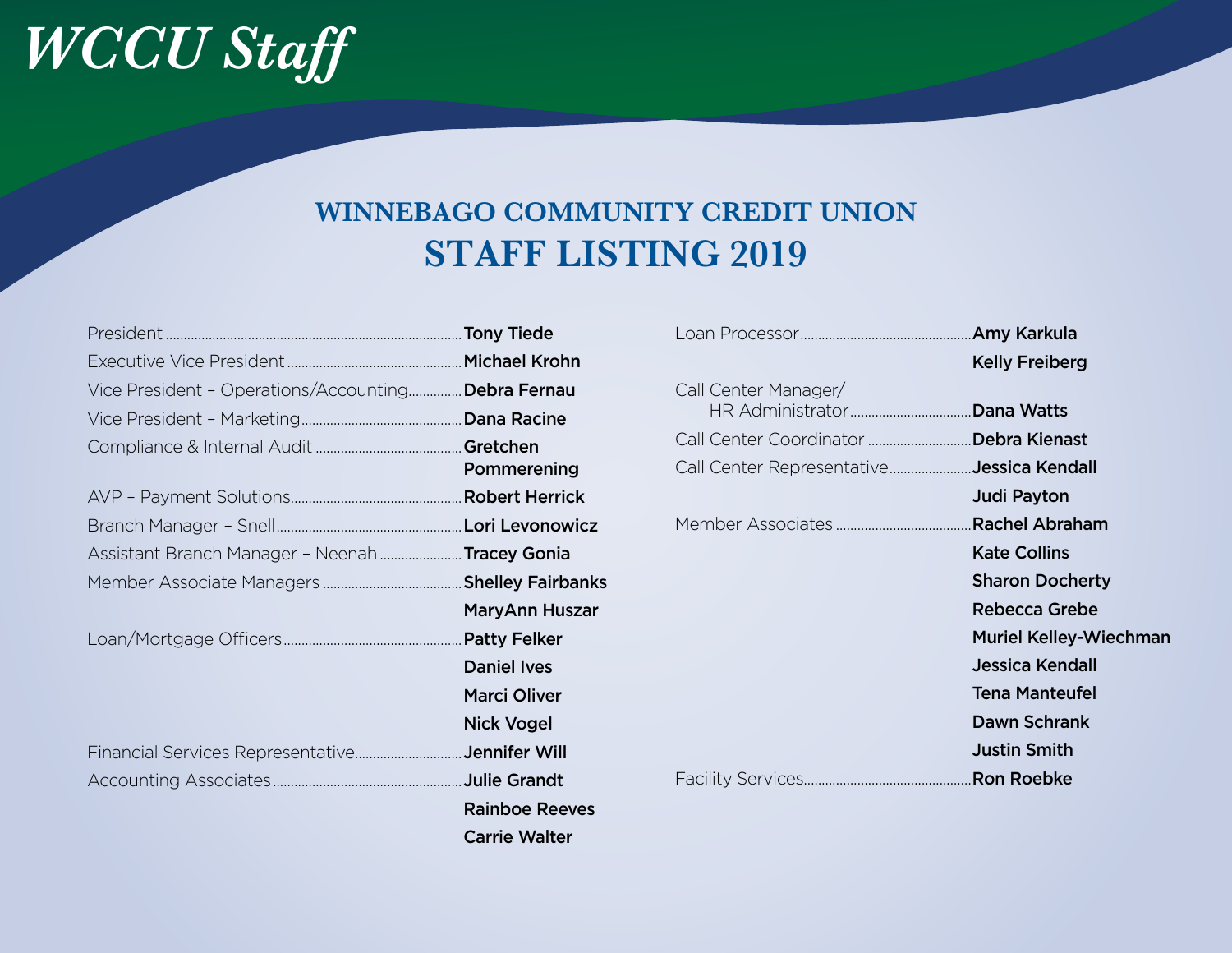## *Treasurer's Report*

#### **BALANCE SHEET**

| <b>Assets</b>                   | 2018             |
|---------------------------------|------------------|
| <b>Total Loans</b>              | \$92,856,017.13  |
| Investments                     | \$9,293,971.36   |
| <b>Fixed Assets</b>             | \$2,805,667.07   |
| <b>Other Assets</b>             | \$2,767,761.36   |
|                                 |                  |
| <b>Total Assets</b>             | \$107,723,416.92 |
| <b>Liabilities &amp; Equity</b> |                  |
| <b>Accounts Payable</b>         | \$681,321.94     |
| Member Deposits                 | \$94,834,682.58  |
| Reserves/Equity                 | \$12,207,412.40  |

#### **INCOME STATEMENT**

| <b>Total Revenue</b>      | \$5,181,126.85 |
|---------------------------|----------------|
| <b>Other Revenue</b>      | \$1,461,775.25 |
| Interest from Investments | \$167,893.08   |
| Interest from Loans       | \$3,551,458.52 |
| <b>Income</b>             | 2018           |

#### **Expenses & Dividends**

| <b>Operating Expenses</b>             | \$3,245,302.62 |
|---------------------------------------|----------------|
| Dividends Paid to Members             | \$734,092.80   |
|                                       |                |
| <b>Total Expenses &amp; Dividends</b> | \$3,979,395.42 |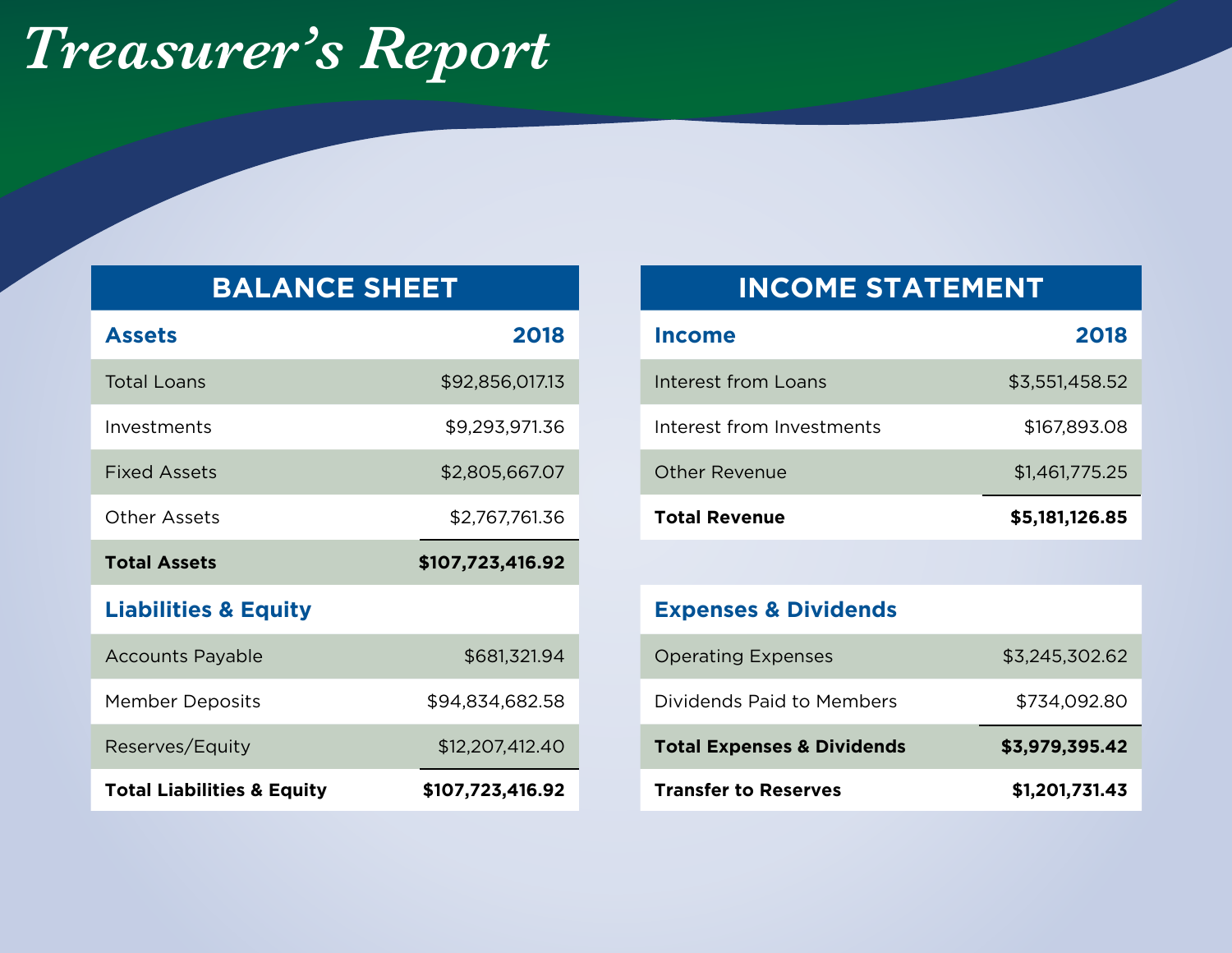# *Supervisory Committee Report*

The credit union was audited by Hawkins, Ash CPAs as of September 30th, 2018.

The audit indicated that we are operating in accordance with established policies and procedures. The credit union is in sound financial condition.

Respectfully submitted,

#### **SUPERVISORY COMMITTEE**

*Kimberly Schug*

*John Sheehan*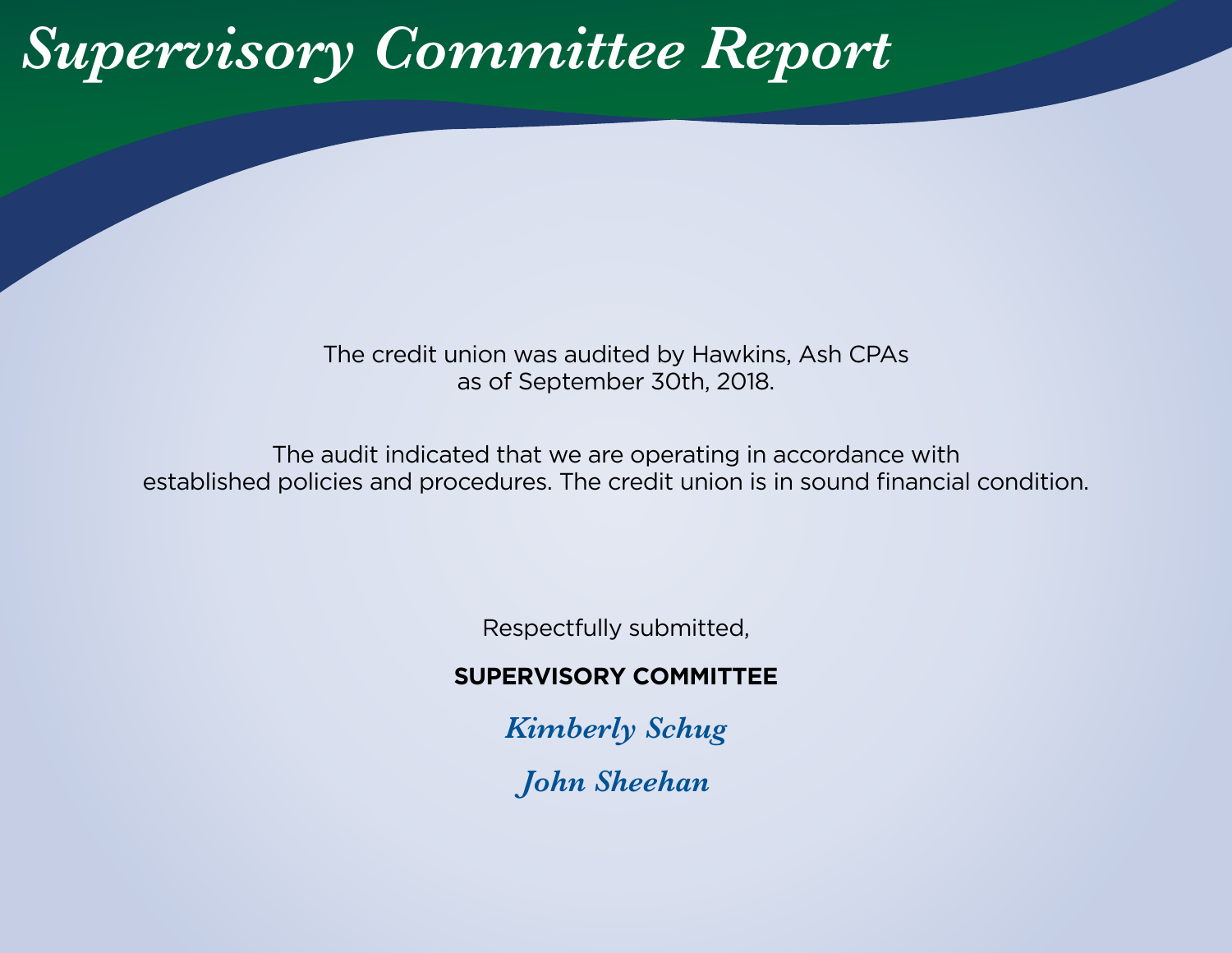# *64th Annual Meeting Minutes*

The 64th Annual Meeting was called to order by Chairman Geske on March 1st, 2018 at 6:00 pm at the Elks Club, Oshkosh. Secretary Schug certified that a quorum of greater than 15 voting members were present. Present at the meeting were 86 members, nine joint members and six guests.

Chairman Geske presented the Chairman's report. He then invited comments, corrections or additions for the Chairman's, Treasurer's, Credit Committee's and last year's annual meeting minutes.

Vice Chairman Koelbl presented the one nominee for election to fill the one vacancy; Thomas Geske. The call from the floor for additional nominations was issued three times. Hearing no response from the membership, Vice Chairman Koelbl closed nominations. Vice Chairman Koelbl entertained a motion directing Secretary Schug to cast one unanimous vote to elect the one nominee Thomas Geske as Director of Winnebago Community Credit Union. Motion made by member Mitchell Gebheim, second by Dale Drake and unanimously carried.

Secretary Schug stated there was no old business. Chairman Geske adjourned the meeting at 6:07 pm.

*Kimberly Schug* **SECRETARY**

#### **2018 PRIZE WINNERS**

#### **The Centerpiece Winner:**

JoAnn Drake

#### **The \$20 Cash Prize Winners:**

Marlene Krueger Gary Hobart

Charles Butzlaff Jill Meyer

Kaylie Manteufel Diane Cudahy

Donna Butzlaff Vivian Mittelstaedt Mitchell Gebheim Dale Brazil